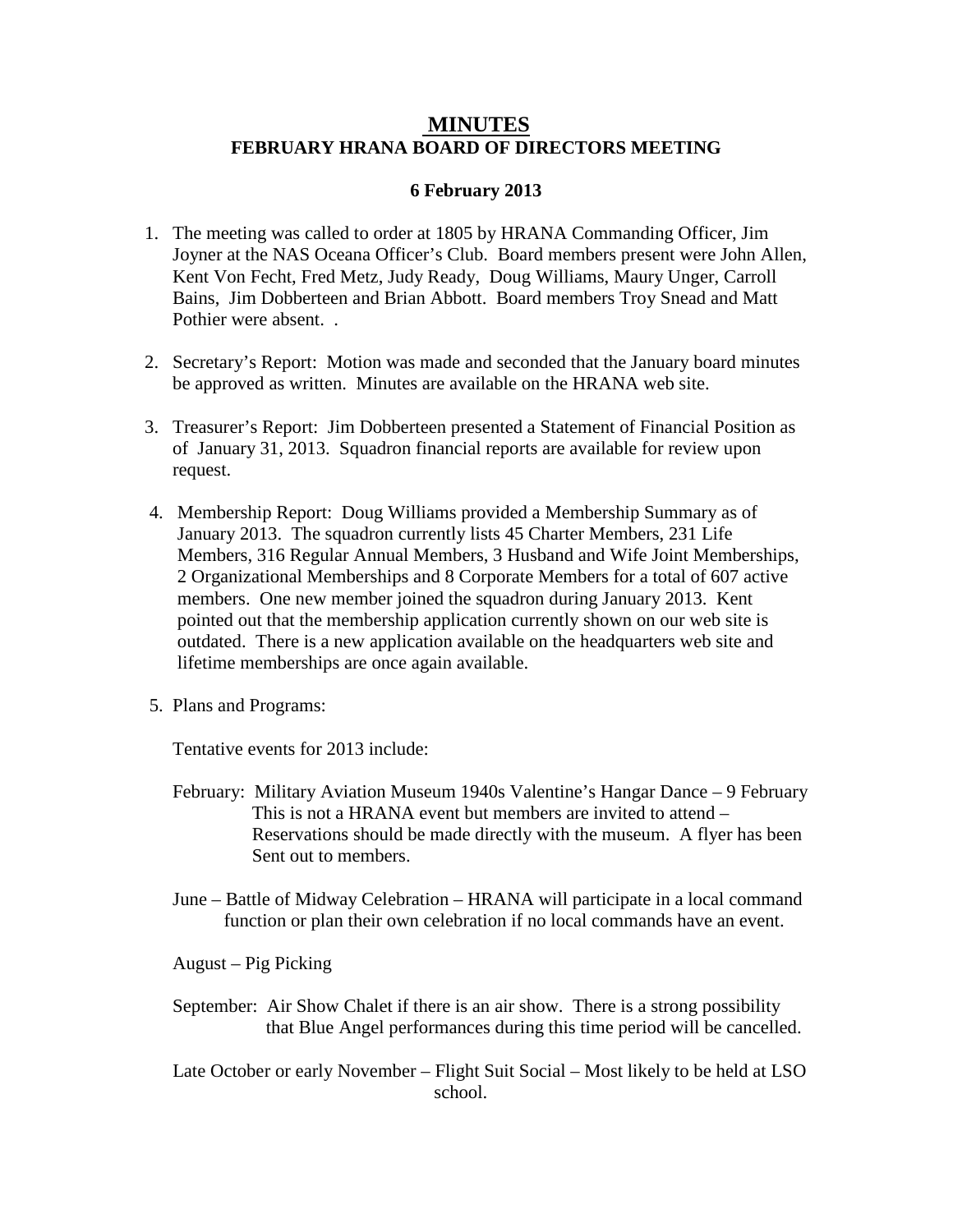December – Christmas Party – Tentative date Friday 13 December at the Princess Anne Country Club

- 6. February Luncheon Wednesday February  $20<sup>th</sup>$ , 1130 at the Dam Neck Annex Shifting Sands Club. Speaker is RADM. Townsend G. "Tim" Alexander, USN, Commander, Navy Region Mid-Atlantic.
- 7. PAO Report: Troy was absent but reported via email that he is working with the VFA-106 and VAW-120 PAOs to get coverage of their patching ceremonies for Wings Of Gold magazine. He also reported that pictures from the January luncheon have been sent to Wings Of Gold, the Jet Observer and to Maury for the web site.
- 8. Monument Report: Fred reported that Jerry Cox is looking into the lighting problem to see if it is covered under warranty. The individual service flags have been removed until May.
- 9 Old Business:
	- a. ANA Symposium: Cancelled Uncertainty as to how many squadrons and ships will be available and what affect sequestration could have on travel plans and other Navy support.
	- b. Web Site Upgrade: More information is required before any funds are committed to upgrading the site or supporting software.
	- c. VFA-34 Blue Blasters Reunion: Kent is working with Lt. Bauman from the squadron on this and is passing along all contact information received from previous squadron members. A recent email from Lt. Bauman citing current progress will be forwarded to HRANA members.
- 10. New Business:

Senior Enlisted Membership on the ANA Board of Directors: Headquarters has decided to nominate an active or retired senior enlisted member to serve as a Board of Directors member. Two other squadrons have submitted nominations. HRANA has decided to nominate Kent. This would be a great way to make our views known directly to the board.

- 11. C.O./X.O. Comments: None.
- 12. Hot Wash Up. Fred led a discussion concerning the importance of educating the public about the role of Naval Aviation and the importance of Naval Aviation in the defense of our nation. This role is even more critical now, during this time of severe budget cuts and weakening of our armed forces. He feels strongly that we are not doing as good a job as we could and that the squadron needs dedicated